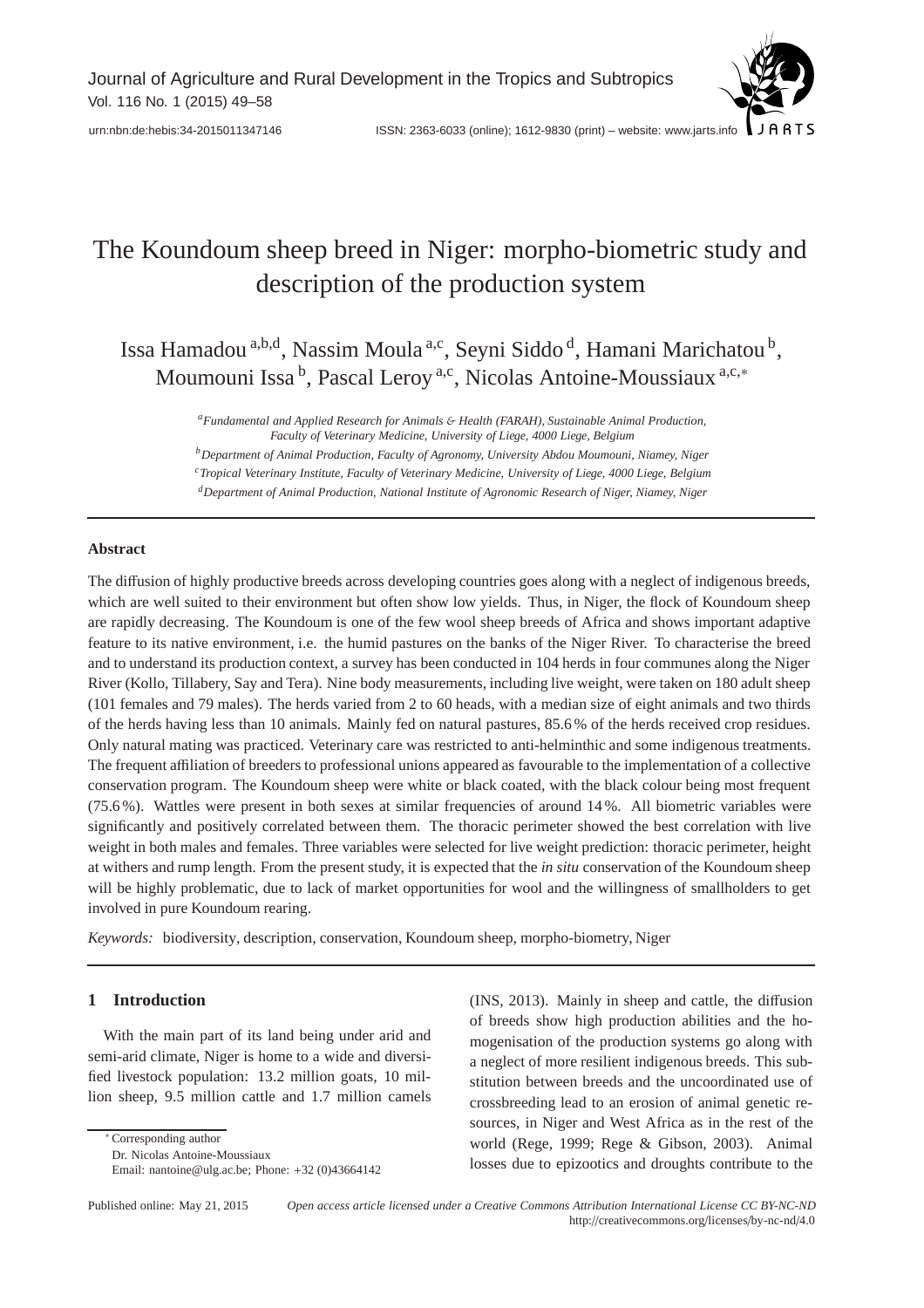difficulties met in the conservation of some local breeds; however, the main cause for genetic erosion lies in the choices made by breeders themselves. Regarding the genetic diversity of sheep in Niger, seven breeds are listed but have been poorly characterised. Among these breeds, the Koundoum sheep, which is the main wool sheep in West Africa, shows a dramatic decline in the cradle of the breed, i.e. the inundation zone of the Niger River (Ibrahim, 1998; Meyer *et al.*, 2004).

The Koundoum breed is described as a medium-sized animal with slightly convex profile. The horns are highly developed in the male, prismatic and directed backwards. In the female, the horns are smaller and often absent (Meyer *et al.*, 2004). The ears are long, wide, thick and drooping (Charray *et al.*, 1980). The body is covered with wool; the head, the belly and the limbs are naked. The fleece is black and white with black spots on the head (Richard *et al.*, 1985). Its meat production performances are low, with a mean adult weight of 30 and 25 kg in males and females, respectively (Charray *et al.*, 1980), and a carcass percentage of 40 % (Wilson, 1991). Despite this low yield, meat of Koundoum sheep is reported to be lean (Wilson, 1991) and renowned for its taste and tenderness (Richard *et al.*, 1985).

In the frame of a national conservation plan of animal genetic resources, the University of Niamey initiated a conservation program for the Koundoum sheep. The set-up of an optimal conservation strategy requires the full characterisation of the breed and its own diversity, as well as of the diversity of its production contexts (Chikhi & Boujenane, 2003; FAO, 2007). Therefore, this survey aimed at the characterisation of the production systems harbouring the Koundoum sheep and the morpho-biometric characterisation of the breed in four communes on the banks of the Niger River. Due to the importance of live weight as a selection criterion and in the daily management of herds (Mahieu *et al.*, 2011; Birteeb & Ozoje, 2012), live weight prediction formula have been established on the basis of body measurements. Such prediction formula are, indeed, a cheap and easy tool available to smallholders, who are the main users of indigenous animal genetic resources and thus important actors for their conservation (Porhiel *et al.*, 2005).

## **2 Materials and methods**

#### *2.1 Study area*

The survey was conducted in four communes of the administrative region of Tillabery: Kollo, Say, Tera and Tillabery. This region is located in the Niger valley, at the extreme west of the country. Its main city, Tillabery, is situated at14°13' North latitude and 1°27' East longitude.

Economic activities in the Tillabery region are agriculture, livestock, fishing and forestry. Rain-fed agriculture is practiced from June to September and mainly consist of pearl millet cultivation (monoculture or in association). During the dry season, from October to March, market gardening is practiced. The majority of households also keep animals. Three animal breeding systems are described: extensive sylvo-pastoral, semiintensive agro-pastoral and intensive agro-pastoral systems. The latter is found in the vicinity of the river.

#### *2.2 Household survey*

The survey was conducted from October to December 2011 among 104 sheep keepers. The surveyed households were selected on the basis of a list delivered by the village chiefs. The only selection criterion was the ownership of sheep, regardless of the breeds kept. The questionnaire consisted of both open-ended and closeended questions, asked during face-to-face individual interviews. The questions covered the characteristics of the breeder (ethnic group, age, activities, membership of associations, motivations for the practice of breeding), those of the animals (species, numbers, sheep breeds) and the production system (movements and pasture management, reproduction, health care, feeding, housing).

# *2.3 Morpho-biometric characterisation of the Koundoum sheep*

The studied sheep were the wool sheep called Koundoum by breeders. From October to December 2011, 180 sheep were characterised, among which 101 female and 79 male animals. The age of the animals was estimated by teeth inspection (Gatenby, 1991) and classified in three age groups. The first group included sheep still showing deciduous teeth and one pair of permanent teeth (0 and 1 year). The second group included sheep with two or three pairs of permanent teeth (2 and 3 years). The third group included sheep with four and five pairs of permanent teeth (4 and older).

For each Koundoum sheep, the colour of the wool and the presence/absence of wattles and horns were noted. The following body measurements were then recorded according to FAO recommendations (FAO, 2011): the height at withers, the thoracic perimeter, the length of the back, the scapulo-ischial length, the length of the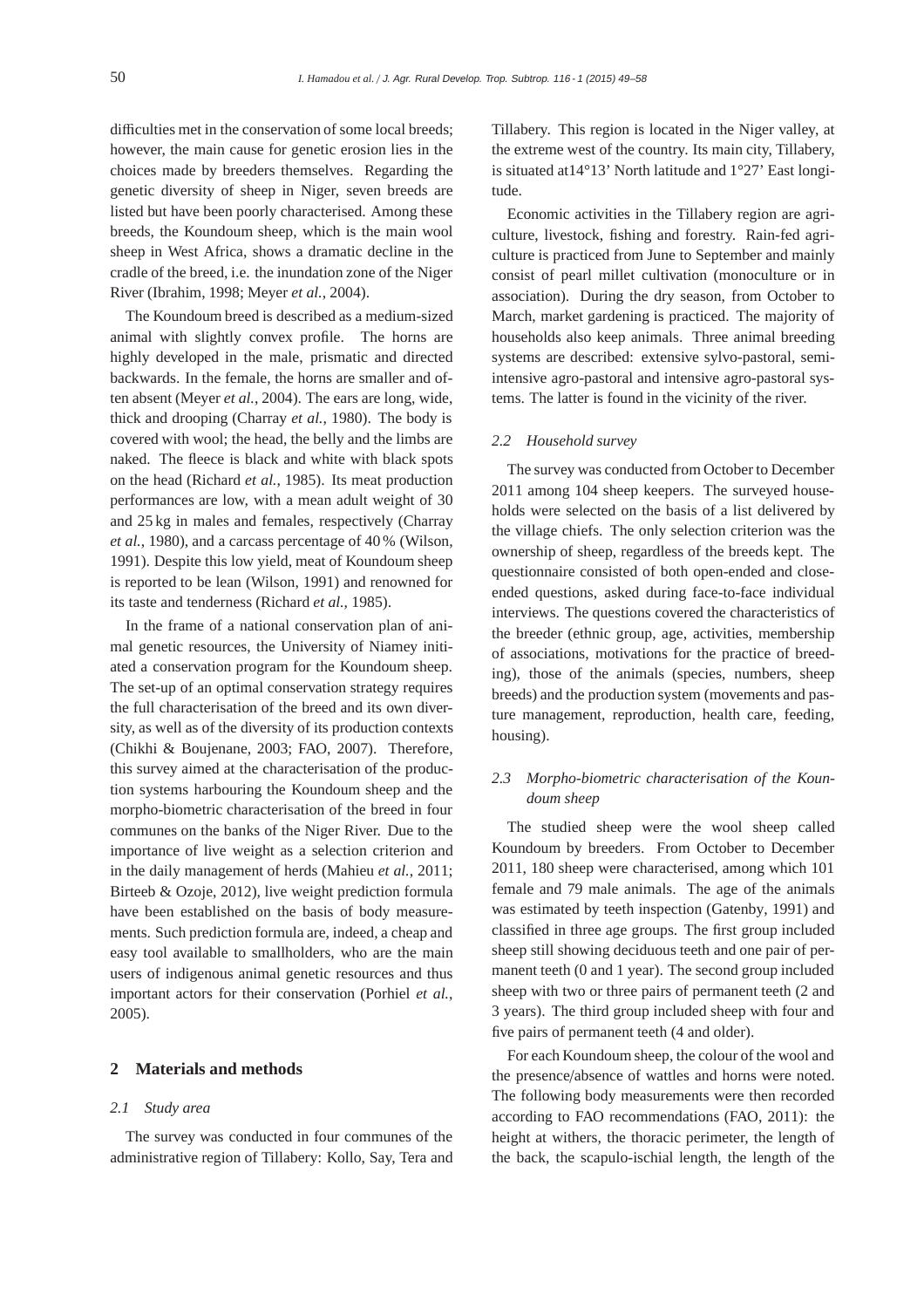rump, the ear length, the length of the tail, the length of the head, and live weight. The latter was measured using an electronic dynamometer (KERN Germany), with a maximal allowance of 100 kg and an accuracy of 200 g.

#### *2.4 Statistical analysis*

All statistical analyses were performed with the Statistical Analysis Software SAS® (SAS Institute, 2001). The Chi-square test was used to compare the differences in the frequency of wattles and of the coat colours according to sex. The effect of sex and age group on the different body measurements was studied through an analysis of variance (generalised linear model, *proc glm*). Pearson's correlation coefficients between the different body measurements have been calculated. The determination of an equation for the prediction of live weight from linear body measurements was achieved through a linear regression model, the variables included in the model being chosen through a stepwise elimination process (linear regression, *proc reg, option stepwise*).

## **3 Results**

# *3.1 Characteristics of the sampled herds*

The characteristics of the sampled breeders and their practices are presented in Table 1 and Table 2, respectively.

**Table 1:** *Socio-economic characteristics of sheep breeders surveyed.*

| Variables           | <i>Modalities</i> | Freq. $(\% )$ |
|---------------------|-------------------|---------------|
| Location            | Left riverbank    | 76.9          |
|                     | Right riverbank   | 23.1          |
|                     | Djerma            | 79.8          |
|                     | Fulani            | 8.7           |
| Ethnic group        | Tuareg            | 7.7           |
|                     | Hausa             | 3.8           |
|                     | Crops             | 94.2          |
| Main activity       | Livestock         | 5.8           |
|                     | $\leq 30$ years   | 4.8           |
| Age                 | $30 - 50$ years   | 39.4          |
|                     | $\geq 50$ years   | 57.8          |
| Membership in local | None              | 51.0          |
| association         | At least one      | 49.0          |

**Table 2:** *Characteristics of herds surveyed and sheep breeding practices.*

| Variables                   | <i>Modalities</i>    | Freq. $(\% )$ |
|-----------------------------|----------------------|---------------|
| Species                     | Mixed species        | 92.0          |
|                             | Specialised in sheep | 8.0           |
|                             | $\leq 10$            | 67.3          |
| Sheep number                | $10 \text{ to } 20$  | 19.2          |
|                             | $\geq 20$            | 13.5          |
| Mobility                    | Sedentary            | 80.8          |
|                             | Transhumant          | 19.2          |
| Supplementation             | Yes                  | 85.6          |
|                             | No                   | 14.4          |
| Ethno-veterinary            | Yes                  | 28.8          |
| practices                   | No                   | 71.2          |
| Frequency of                | None                 | 24.1          |
| anthelminthic<br>treatments | 1 per year           | 11.5          |
|                             | At least 2 per year  | 64.4          |
|                             | Local materials      | 50            |
| Housing                     | None                 | 43.3          |
|                             | Wire net             | 6.7           |

## *3.1.1 Breeders*

Most of the interviewed breeders were located in the communes of Kollo and Tillabery on the left bank of the Niger River (76.9%). The majority of the interviewees belong to the Djerma ethno-linguistic group (79.8 %), the rest include Fulani (8.6 %), Tuareg (7.7 %) and Hausa (3.8 %). The age of the respondents varied from 27 to 90 years, with a median at 53. The breeders keeping exclusively Koundoum sheep were between 42 and 89 years old (median at 65).

All interviewees practiced agriculture in association with livestock keeping. Livestock was a secondary activity for 94.2 % of interviewees, only 5.8 % considered livestock as their main activity.

The principal motivation for keeping sheep was savings for 93.2 % of the respondents. To keep sheep out of tradition was the first motivation for only 2.0 % of the livestock keepers. 3.8 % justified their activity by both motives and 1.0 % presented the generation of revenue by selling animals as primary motive. Half of the sampled livestock keepers were member of an organisation active at village level. 11.5 % declared having benefitted at least once from technical advices provided by extension services.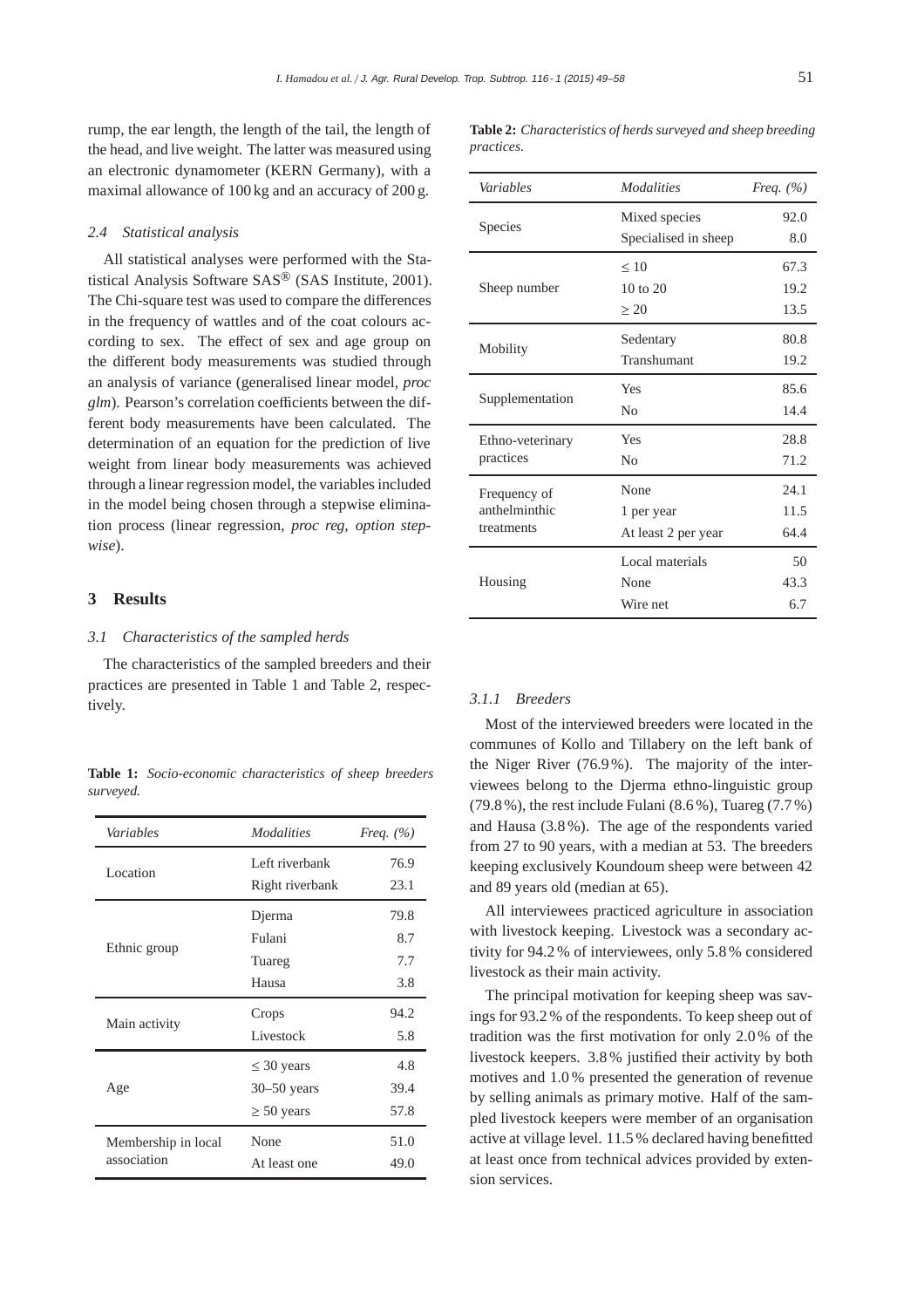## *3.1.2 Animals*

The majority of herds (92.3%) included mixed species: sheep, goat and cattle. Only 7.7 % kept exclusively sheep. The number of sheep per flock varied from 2 to 60 heads, with a median of 8 and more than two-thirds of the herds consisted of less than 10 animals. 26.0 % of the respondents kept only one sheep breed and 74.0 % kept different breeds. The most frequent breed was called Kassawa sheep, kept by 58.6 % of surveyed households. Koundoum sheep were kept by 30.7 % of the respondents. In 10.6 % of all cases Koundoum was the only sheep breed.

## *3.1.3 Breeding practices*

92.3 % of the breeders were sedentary and 7.7 % practiced a particular type of transhumance, between the riverbanks and the islands in the Niger River that emerge during dry season. There were shelters for sheep in 56.7 % of the households. The materials used for building shelters were wood, mud bricks and millet straw for 50.0 % of the herds and wire nets for 6.7 %.

Feeding was based on natural pastures, with complementary feeding composed of conserved fodder and crop residues that were harvested and distributed. Interviewees reported the progressive infestation of pastures with *Sida cordifolia* (flannel weed) on the plateaus and *Eichhornia crassipes* (water hyacinth) on the riverbanks. None of the livestock keepers in our study cultivated fodder for their animals. Nevertheless, 76.0 % of them collected natural fodder to make hay that was

fed during the end of dry season. The chopping of straw (crop residues) before feeding was seldom practiced (2.5 %). A few livestock keepers used tree fodder for their sheep, harvesting and feeding it directly: 23.1 % used *Faidherbia albida*, 2.0 % used *Piliostigma reticulatum* and 2.0 % used *Balanites aegyptiaca* and *Vachellia tortilis*. Watering occurred in the river or at wells during the dry season, while water holes could also be used in the rainy season.

Natural mating was the only mode of sheep breeding. The choice of the breeding rams was based on their overall conformation and their colour, with a preference for white. Only 6.7 % of interviewees practiced castration of the males that were not retained for breeding.

The health follow-up of sheep was limited in most cases to anthelminthic treatments, which were practiced by 76.0 % of the respondents: 64.4 % dewormed their flock at least twice a year, 11.5 % once a year. Indigenous treatments were used by 28.8 % of interviewees. Three categories of indigenous treatment could be described: physical treatment (like branding and ear incision), treatments using plants (*Khaya senegalensis*, *Striga hermonthica*), and treatments using chemicals (potassium hydroxide, cooking oil).

The fattening of sheep was practiced by 44.2 % of interviewees, mainly for slaughtering at the Islamic feast called Tabaski. Koundoum wool and ewes' milk were not exploited. Manure was most often used as organic fertiliser for their own crops (89.4 % of cases). Other uses of manure were sale, gift or barter (2.9 %).

| Trait     | Sex     | Phenotype             | N        | Freq. $(\%)$                                                                                          | $\chi^2$ |
|-----------|---------|-----------------------|----------|-------------------------------------------------------------------------------------------------------|----------|
| Colour    | Females | <b>Black</b><br>White | 77<br>24 | 76.24<br>23.76                                                                                        | ***      |
|           | Males   | <b>Black</b><br>White | 59<br>20 | 74.68<br>25.32                                                                                        | ***      |
| Wattles   | Females | Presence<br>Absence   | 26<br>75 | 25.74<br>74.26                                                                                        | ***      |
|           | Males   | Presence<br>Absence   | 25<br>54 | 31.65<br>68.35                                                                                        | ***      |
| Neck ruff | Females | Presence<br>Absence   | 1<br>100 | 0.99<br>99.01                                                                                         | ***      |
|           | Males   | Presence<br>Absence   | 14<br>31 | 31.11<br>68.89                                                                                        | **       |
| Horns     | Females | Presence<br>Absence   | 4<br>97  | 3.96<br>96.04                                                                                         | ***      |
|           | Males   | Presence<br>Absence   | 77<br>2  | 97.47<br>2.53                                                                                         | ***      |
|           |         |                       |          | N: number; Freq.: frequency; $\chi^2$ : statistical significance of Chi-square test, ***: $p < 0.001$ |          |

**Table 3:** *Morphological traits of the Koundoum sheep (n*=*180).*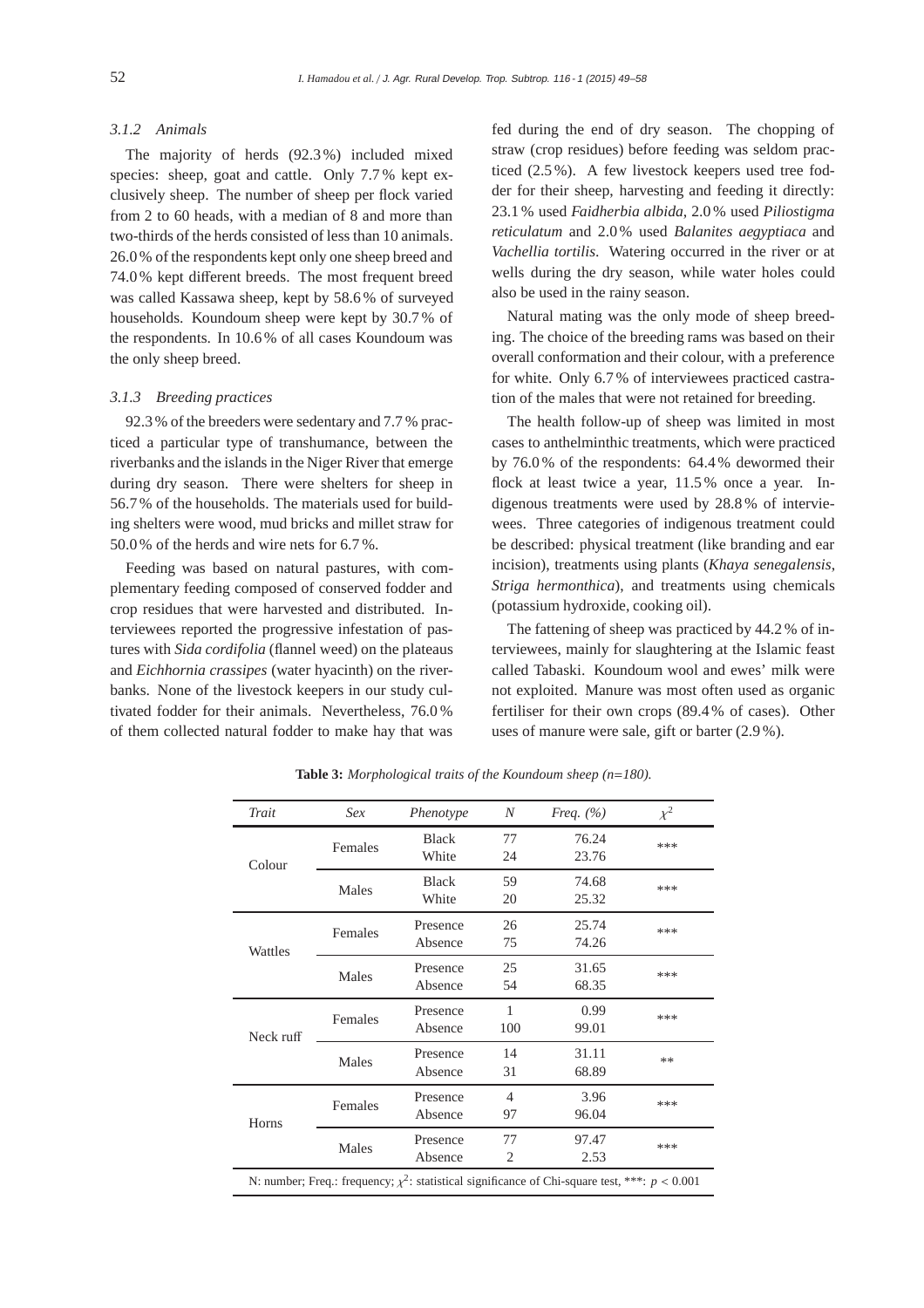|                       | Age group 1    |                                  | Age group 2  |                |                 | Age group 3   |                               |                |        |
|-----------------------|----------------|----------------------------------|--------------|----------------|-----------------|---------------|-------------------------------|----------------|--------|
|                       | Females        | Males                            | $\mathbf{t}$ | Females        | Males           | $\mathbf{t}$  | Females                       | Males          | t      |
| Number                | 42             | 61                               |              | 29             | 13              |               | 30                            | 5              |        |
| Body weight (kg)      | $24.4 \pm 0.8$ | $22.5 \pm 0.6$ ns                |              | $28.2 \pm 0.9$ | $36.2 \pm 1.4$  | ∗             | $31.1 \pm 0.9$                | $48.3 \pm 2.2$ | $\ast$ |
| Thoracic perimeter    | $70.0 \pm 0.8$ | $66.0 \pm 0.7$                   | ∗            | $73.7 \pm 1.0$ | $76.00 \pm 1.5$ | ns            | $76.8 \pm 1.0$ $81.2 \pm 2.4$ |                | ns     |
| Height at withers     | $65.6 \pm 0.7$ | $63.6 \pm 0.6$                   | ∗            | $67.4 \pm 0.8$ | $72.3 \pm 1.2$  | ∗             | $69.9 \pm 0.8$ 78.4 $\pm 1.9$ |                | ∗      |
| Rump length           | $19.0 \pm 0.2$ | $18.2 \pm 0.2$                   | ∗            | $19.6 \pm 0.3$ | $21.0 \pm 0.4$  | ∗             | $20.2 \pm 0.3$                | $23.2 \pm 0.7$ | $\ast$ |
| Scapuloischial length |                | $51.2 \pm 3.0$ $50.8 \pm 3.5$ ns |              | $51.6 \pm 3.2$ | $53.7 \pm 2.1$  | ns.           | $53.0 \pm 3.5$                | (58.00)        |        |
| Length of ears        | $13.3 \pm 0.9$ | $13.1 \pm 1.5$                   | ns           | $13.1 \pm 0.9$ | $11.7 \pm 1.0$  | <sub>ns</sub> | $13.5 \pm 1.2$                | (14.00)        |        |
| Tail length           | $36.1 \pm 2.3$ | $35.2 \pm 3.3$                   | ns           | $36.2 \pm 2.8$ | $37.2 \pm 2.6$  | ns            | $36.5 \pm 2.1$                | (36.00)        |        |
| Head length           | $17.7 \pm 1.6$ | $18.6 \pm 1.7$                   | ns           | $18.6 \pm 1.6$ | $20.8 \pm 0.8$  | ns            | $19.2 \pm 1.3$                | (21.00)        |        |
| Length of the back    | $41.4 \pm 3.1$ | $39.9 \pm 2.9$                   | ns           | $43.0 \pm 3.3$ | $43.7 \pm 2.9$  | ns.           | $43.9 \pm 2.3$                | (50.00)        |        |

**Table 4:** *Body measurements in the Koundoum sheep (Least Square Mean* ±*SE).*

t : statistical significance of difference between sexes for each variable and age group (\* :  $p < 0.05$ ; ns : not significant; - : not calculated). Values between brackets have been measured on one individual.

# *3.2 Morpho-biometric characterisation of Koundoum sheep*

#### *3.2.1 Qualitative variables*

Morphologic characteristics of Koundoum sheep and their frequencies are shown in Table 3. Two colours were present: black (brownish to black) and white. The black colour was most frequent  $(75.6\%)$  ( $p < 0.0001$ ). Wattles were present in both sexes at similar frequencies: 14.4 % in females and 13.9 % in males ( $p > 0.05$ ). Horns are rarely absent in males (4.4 %) and sometimes present in females (3.9 %). Two male Koundoum sheep presented three horns, thus being specifically named *Djomoddi* in the local language. Around a third of the males had a neck ruff.

#### *3.2.2 Body measurements*

The first age group included 77.2 % of all observed male sheep and 41.6 % of the female sheep. The average weight tended to be higher in females ( $p = 0.06$ ) (Table 4). In age groups 2 and 3, males were heavier than females ( $p < 0.0001$ ). All body measurements were significantly and positively gender correlated ( $p < 0.001$ ) (Table 5). However, higher Pearson correlation coefficients were obtained for males. The measure that displayed the highest correlation to live weight was the thoracic perimeter in males and females (0.92 and 0.79, respectively). The variable with the second highest correlation to live weight was the length of the rump in males (0.90) and the height at withers in females (0.66).

**Table 5:** *Pearson correlation coefficient matrix for selected body measurements according to sex.*

|     | Age         | TP          | LW          | HW          | LR          |
|-----|-------------|-------------|-------------|-------------|-------------|
| Age |             | 0.62<br>*** | 0.82<br>*** | 0.66<br>*** | 0.64<br>*** |
| TP  | 0.53<br>*** |             | 0.92<br>*** | 0.88<br>*** | 0.85<br>*** |
| LW  | 0.52<br>*** | 0.79<br>*** |             | 0.89<br>*** | 0.90<br>*** |
| HW  | 0.46<br>*** | 0.60<br>*** | 0.66<br>*** |             | 0.88<br>*** |
| LR  | 0.41<br>*** | 0.69<br>*** | 0.65<br>*** | 0.63<br>*** |             |

Upper right part of the table shows correlations in males (grey), Lower left part of the table shows correlations in females (white); *TP*: thoracic perimeter; *LW*: live weight; *HW*: height at withers; *LR*: length of the rump; \*\*\*  $p < 0.001$ 

## *3.2.3 Live weight prediction equations*

Three variables, i.e. the thoracic perimeter, the height at withers and the length of the rump, proved useful for the prediction of live weight. Equations are given in Table 6. All three variables were needed for females from the first age group. In all other cases, two variables proved satisfactory for live weight prediction. No equation could be estimated for age group 3 due to a lack of data for males and due to low correlation coefficients for females of this age group.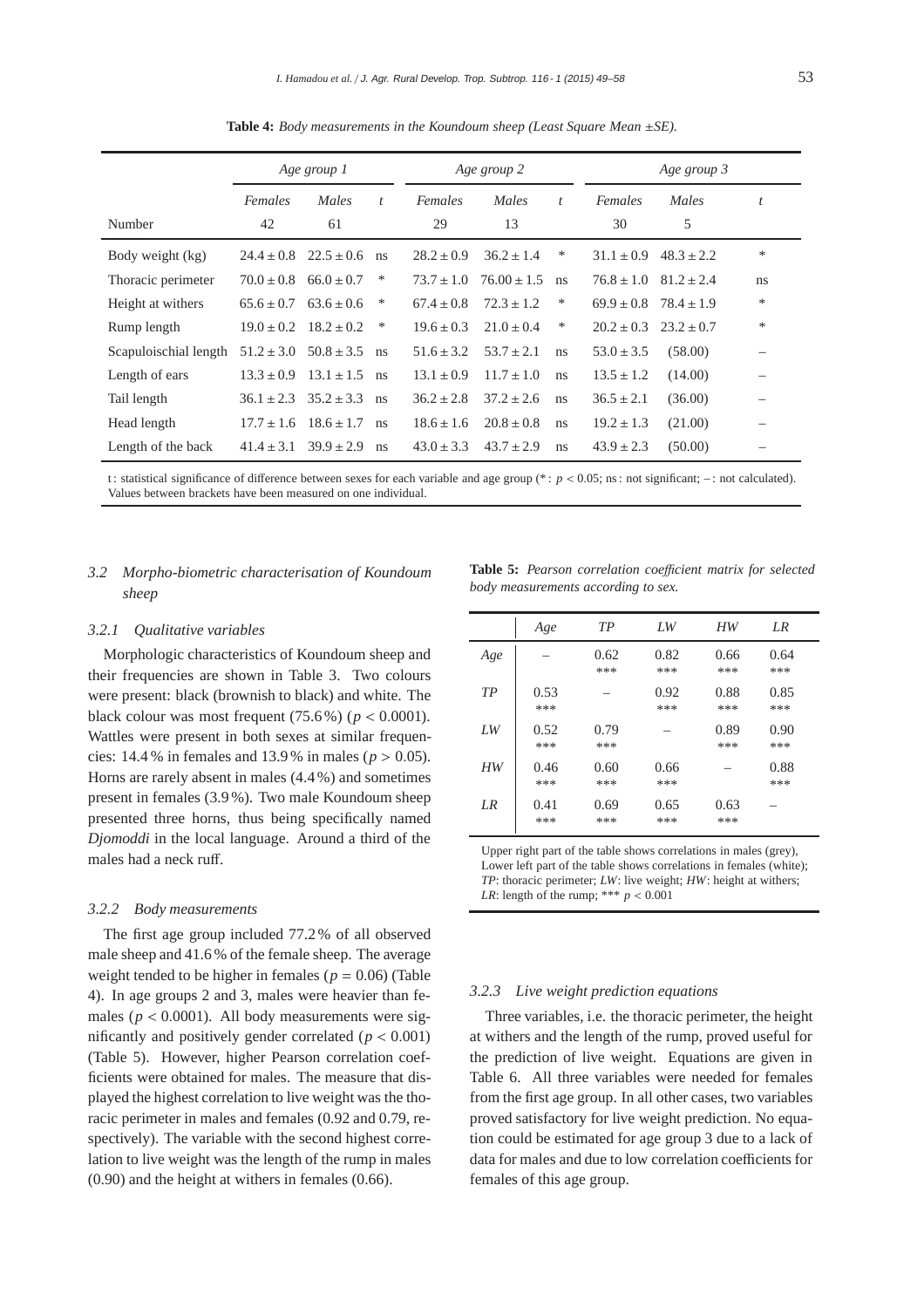| Age     | <i>Sex</i>     | Equation                                    | $R^2$ |
|---------|----------------|---------------------------------------------|-------|
| Group 1 | <b>Females</b> | $LW = -38.26 + 0.37 TP + 0.30 HW + 0.91 LR$ | 0.65  |
| Males   |                | $LW = -31.54 + 0.58 TP + 0.83 LR$           | 0.94  |
| Group 2 | <b>Females</b> | $LW = -46.23 + 0.62 TP + 0.42 HW$           | 0.63  |
|         | Males          | $LW = -77.07 + 0.88 TP + 2.19 LR$           | 0.88  |

**Table 6:** *Live weight prediction formulae in Koundoum sheep by age group and sex.*

*LW*: live weight; *TP*: thoracic perimeter; *HW*: height at withers; *LR*: length of the rump; *R*2: determination coefficient of the model

## **4 Discussion**

# *4.1 Status and breeding context of the Koundoum sheep*

The lack of outlets for wool, which is the main asset of the Koundoum breed, as already reported in 1975 by Toubo, led most breeders to shift their flocks towards meat breeds. This shift is practiced through simple substitution or through crossbreeding with e.g. Fulani, Kassawa and Tuareg sheep. In 1975, the number of Koundoum sheep was estimated in Niger at 30,000 heads (Toubo, 1975). Although the present study does not allow for such estimation, the Koundoum breed seems to have undergone a sharp decline since then, as illustrated by the high frequency of surveyed households that keep crossbreed and mixed-breed flocks. Indeed, the sheep called Kassawa by breeders in the present study is the result of the crossbreeding between the Bali-Bali and the Koundoum sheep. These crossbreds are appreciated for their intermediary characteristics regarding meat production and adaptation to humid pastures (which includes resistance to fluke infestation). Nevertheless, there is a lack of management of the purebred Koundoum sheep. Also, the systematic preference of breeders for animals showing a better conformation leads to a progressive erosion of the original genetic make-up of the breed, despite the acknowledgement by breeders of the value of its adaptation to the riverbank environment.

In the present sample, flocks were relatively small with a maximum of 60 heads. This clearly indicates that the Koundoum sheep is currently kept by smallholders and that any policy aiming at its conservation should support these actors. Also, the lack of involvement of the younger interviewees (between 20 and 45 years old) in the exclusive breeding of Koundoum sheep may be a worrying sign of the progressive neglect of the breed. Although the means to get younger people

involved in livestock in general and in native breeds in particular are far from self-evident, a strong public support to family farming may be part of the solution. The present situation, however, is far from fulfilling this need. Indeed, the availability for breeders of technical extension services and veterinary health care appear as very limited in this survey. A low technical support also entails a weak access to information about the importance and the means of breed management. Nevertheless, the high rate of membership of breeders in local associations tends to constitute an institutional environment favourable to collective action, as needed for an *in situ* conservation scheme of the Koundoum sheep. The effectiveness and ownership of projects are, indeed, best achieved when they can fit into pre-existing social organisations and do not imply newly developed, theoretically framed and uniform organisations (Gonneville & Sarniguet, 1986).

The main motivation for sheep keeping was savings. This general motive thus leaves space for the reintroduction of wool production in the livelihood strategy of households, provided that outlets for the Koundoum wool can be organised. The better resistance of the Koundoum breed to local humid conditions of the Niger riverbanks reported by Richard *et al.* (1985) could, moreover, be proposed as an advantage by securing this asset. While at some period of the year local people indeed wear warmer clothes, this market is completely taken by cotton and synthetic fibres or more generally by imported clothes. Furthermore, from informal accounts not shown in the results, the meat of the Koundoum sheep also appeared to be better appreciated than that of more productive breeds, as already mentioned in the literature (Richard *et al.*, 1985). This aspect should be better investigated and possibly linked to a potential willingness-to-pay for quality in some niche markets. Therefore, the identification of niche markets (textile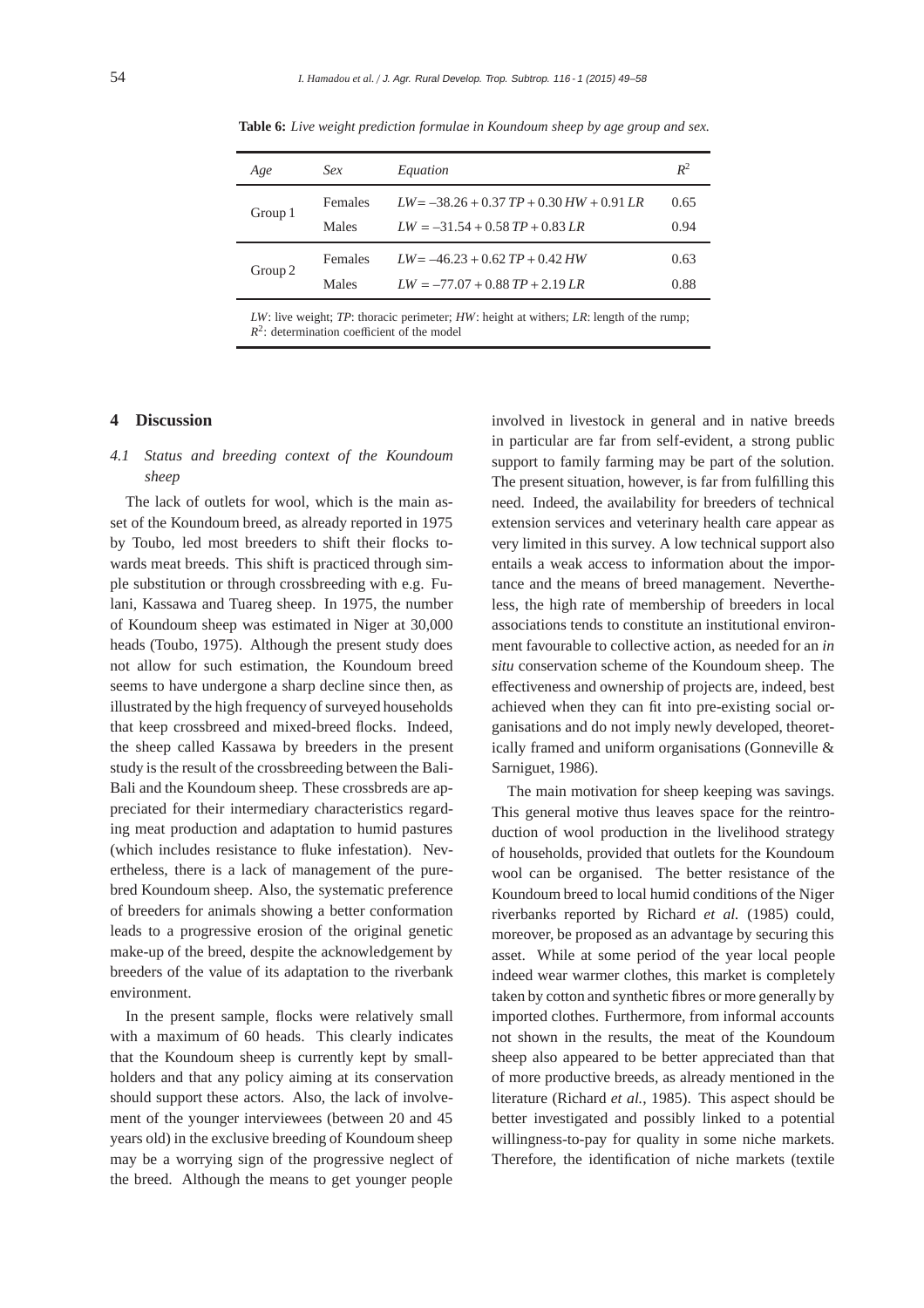and meat) could contribute significantly to the promotion of the Koundoum breed and its *in situ* conservation (LPP, LIFE Network, IUCN–WISP and FAO, 2010). In addition, this type of niche production might have positive outcomes in terms of employment and poverty alleviation for people involved in wool transformation. Such a handicraft would present a cultural and possibly touristic value, which could underpin its development.

# *4.2 Pastures and decline in the distribution area of Koundoum sheep*

Formerly, Koundoum sheep were found on the river islands and on the banks of the Niger River from the city of Kollo to the border with Mali (a strip of approximately 250 km). They now appear to be mainly concentrated in the commune of Tillabery. A parallel with this drastic decline in area of distribution is the well documented case of the Xisqueta sheep, in the mountainous regions of Spain (Avellanet *et al.*, 2005). The neglect of the latter breed is also motivated by a preference for more productive breeds, as well as the loss of relative importance of livestock keeping in the local economy with a rise in that of tourism, without any touristic valorisation of those traditional pastoral systems.

However, besides the economic dynamic, an ecological one is also at play, leading to the neglect of the Koundoum breed. Indeed, *Sida cordifolia* (flannel weed) and *Eichhornia crassipes* (water hyacinth) are highly invasive plants that constitute a threat to the quality of pastures. Being an aquatic plant, water hyacinth especially threatens the quality of pastures in the vicinity of the river and therefore affects preferentially Koundoum flocks, which find their economic relevance in the exploitation of these ecological zones. One might add that the decrease in pasture quality first affects smallholders that rely almost exclusively on these common resources and therefore, threatens the native breeds of which they are the main guardians.

This decrease in the number of breeders specialised in Koundoum sheep causes a decrease in the practice of the transhumance between islands and the riverbanks. The very peculiar adaptation of the Koundoum breed to this environment and herding practice means that the conservation of the cultural value attached to this lifestyle is tied to that of the Koundoum sheep. The loss of the tradition and know-how of wool transformation pertains to that same dynamic, linking the persistence of livestock breeds to the evolution of cultural environment (Gandini & Villa, 2003). As in other parts of the world, the erosion of the genetic diversity of farm animals may be understood in the context of an erosion of the cultural diversity.

### *4.3 Morpho-biometry*

The greater frequency of the black colour among Koundoum sheep is in accordance with older descriptions (Toubo, 1975). The wattles were commonly observed in the breed. Some authors associated the presence of wattles to good ability for milk production and prolificacy (Casu *et al.*, 1970). If confirmed, such abilities may be good incentives for the *in situ* conservation of this breed, besides its adaptation to humid environment. While prolificacy is directly in line with the objective of savings of breeders, milk is, however, not considered of high enough value. Like in the case of wool, the creation of a specific market should thus be supported. As a matter of fact, the production abilities of Koundoum regarding milk and prolificacy remain to be assessed.

Observations in this survey could confirm the rare occurrence of male Koundoum sheep showing three horns. These sheep are highly valued by buyers interested in its use for traditional ceremonies. Such practices are considered confidential by users and therefore are difficult to investigate.

The present sample is marked by a low number of adult males. Indeed, in Niger, as in almost all countries with a predominantly Islamic population, rams are preferentially slaughtered for ceremonies or religious occasions. The lack of difference in live weight between young males and females (age group 1) is also found in the literature regarding other native breeds (Sowande & Sobola, 2008; Kunene *et al.*, 2009; Cam *et al.*, 2010).

### *4.4 Live weight prediction equation*

In traditional herding, the livestock keepers or livestock services do not have scales available (Kunene *et al.*, 2009; Younas *et al.*, 2013). Moreover, the owners are reluctant to weigh their animals, fearing accidents while handling them (Sow *et al.*, 1991). Therefore, breeders and livestock services often need to estimate the weight. As guessing weight at sight does not show sufficient precision (Salako, 2006; Otoikhian *et al.*, 2008), live weight estimation from body measurements are useful under field conditions (Trillaud Geyl & Baudoin, 2006).

The strong correlation between live weight and thoracic perimeter is often reported in the literature and exploited in the prediction of live weight (Atta & El Khidir, 2004; Salako, 2006; Samuel Fajemilehin & Salako, 2008; Bello & Adama, 2012; Birteeb & Ozoje, 2012). The greater correlation between body measurements in males compared to females is also reported by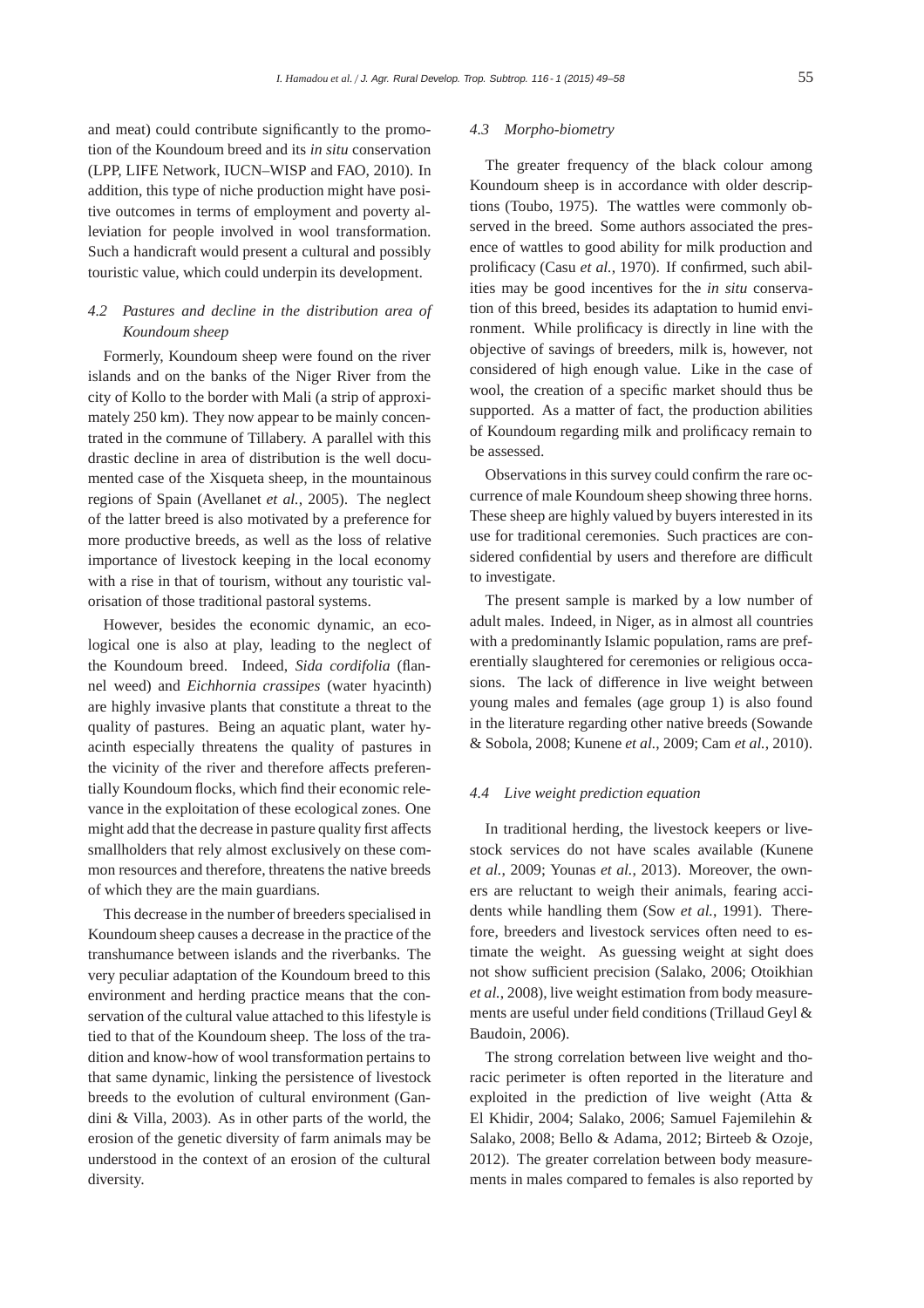Alade *et al.* (2008) for sheep in Nigeria. A strong correlation between the length of the rump and live weight is less frequently reported but is in accordance with Alderson (1999) for cattle in the United Kingdom. Finally, the same three body measurements were shown to have a strong correlation with live weight in the West African dwarf sheep in Nigeria (Sowande & Sobola, 2008).

The present results highlight the importance of taking account of sex and age in the use of predictive equations of live weight, as recommended by Poivey *et al.* (1980). As also pointed out by Ravimurugan *et al.* (2013) for the Kilakarsal sheep in India, the thoracic perimeter appears here as an important estimator, being selected in all categories of animals in the present study. Nevertheless, the addition of other variables in the estimation significantly improves its accuracy. The principle of parsimony led us to retain two or three variables according to the animal category, similarly to Birteeb & Ozoje (2012) for live weight prediction in young West African dwarf sheep in northern Ghana, who retained three variables, namely body length, thoracic perimeter and height at withers. Other similar examples are available in the literature (Thiruvenkadan, 2005; Yakubu, 2010). Importantly, such equations can be used only for this peculiar breed.

# **5 Conclusion**

The Koundoum sheep appears to be a declining domestic breed. Its original characteristics, i.e. its production of wool, its adaptation to humid environments and its insertion in a unique transhumant system, justify a national conservation plan. However, to better highlight the ways of its conservation, a full assessment of its productive abilities should be carried out, including production of wool and milk, its growth and meat quality as well as its reproduction performances. From the present results, it is also expected that the *in situ* conservation of the Koundoum sheep will be highly problematic, due to the lack of market for wool and milk and the willingness of smallholders to get involved in pure Koundoum rearing. Hence, while a strong support on the field is advisable in this regard, any national conservation scheme should also include *ex situ* solutions, both *in vivo* and *ex vivo*.

## **Acknowledgements**

This work was subsidized by the Belgian Technical Cooperation. The authors wish to thank this organisation.

#### **References**

- Alade, N. K., Raji, A. O. & Atiku, M. A. (2008). Determination of appropriate model for the estimation of body weight in goats. *Journal of Agricultural and Biological Science*, 3, 52–57.
- Alderson, G. L. H. (1999). The development of a system of linear measurements to provide an assessment of type and function of beef cattle. *Animal Genetic Resources Information*, 25, 45–55.
- Atta, M. & El Khidir, O. A. (2004). Use of heart girth, wither height and scapulo-ischial length for prediction of live weight of Nilotic sheep. *Small Ruminant Research*, 55, 233–237.
- Avellanet, R., Aranguren-Mendezj, A. & Jordana, J. (2005). La raza ovina Xisqueta en Espana : Caracterizacion structural de las explotaciones. *Animal Genetic Resources Information*, 37, 21–29.
- Bello, A. A. & Adama, T. Z. (2012). Studies on body weight and linear body measurements of castrates and non-castrate savannah brown goats. *Asian Journal of Animal Sciences*, 6, 140–146.
- Birteeb, P. T. & Ozoje, M. O. (2012). Prediction of live body weight from linear body measurements of West African long-legged and West African dwarf sheep in northern Ghana. *Journal of Animal and Feed Research*, 2, 427–434.
- Cam, M. A., Olfaz, M. & Soydan, E. (2010). Body Measurements reflect body weights and carcass yields in karayaka sheep. *Asian Journal of Animal and Veterinary Advances*, 5, 120–127.
- Casu, S., Boyazoglu, J. G. & Lauvergne, J.-J. (1970). Hérédité des pendeloques dans la race ovine Sarde. *Annales de Génétique et Sélection Animale*, 2, 249– 261.
- Charray, D., Couloumb, J., Haumesser, J. B. & Planchenault, D. (1980). *Les petits ruminants d'Afrique centrale et d'Afrique de l'ouest synthèse des connaissances actuelles*. IEVMT, Maisons-Alfort.
- Chikhi, A. & Boujenane, I. (2003). Caractérisation zootechnique des ovins de race Sardi au Maroc. *Revue d'Élevage et Médecine Vétérinaire des Pays Tropicaux*, 56, 187–192.
- FAO (2007). *L'état des ressources zoogénétiques pour l'alimentation et l'agriculture dans le monde, édité par Dafydd Pilling* & *Barbara Rischkowsky*. FAO, Rome.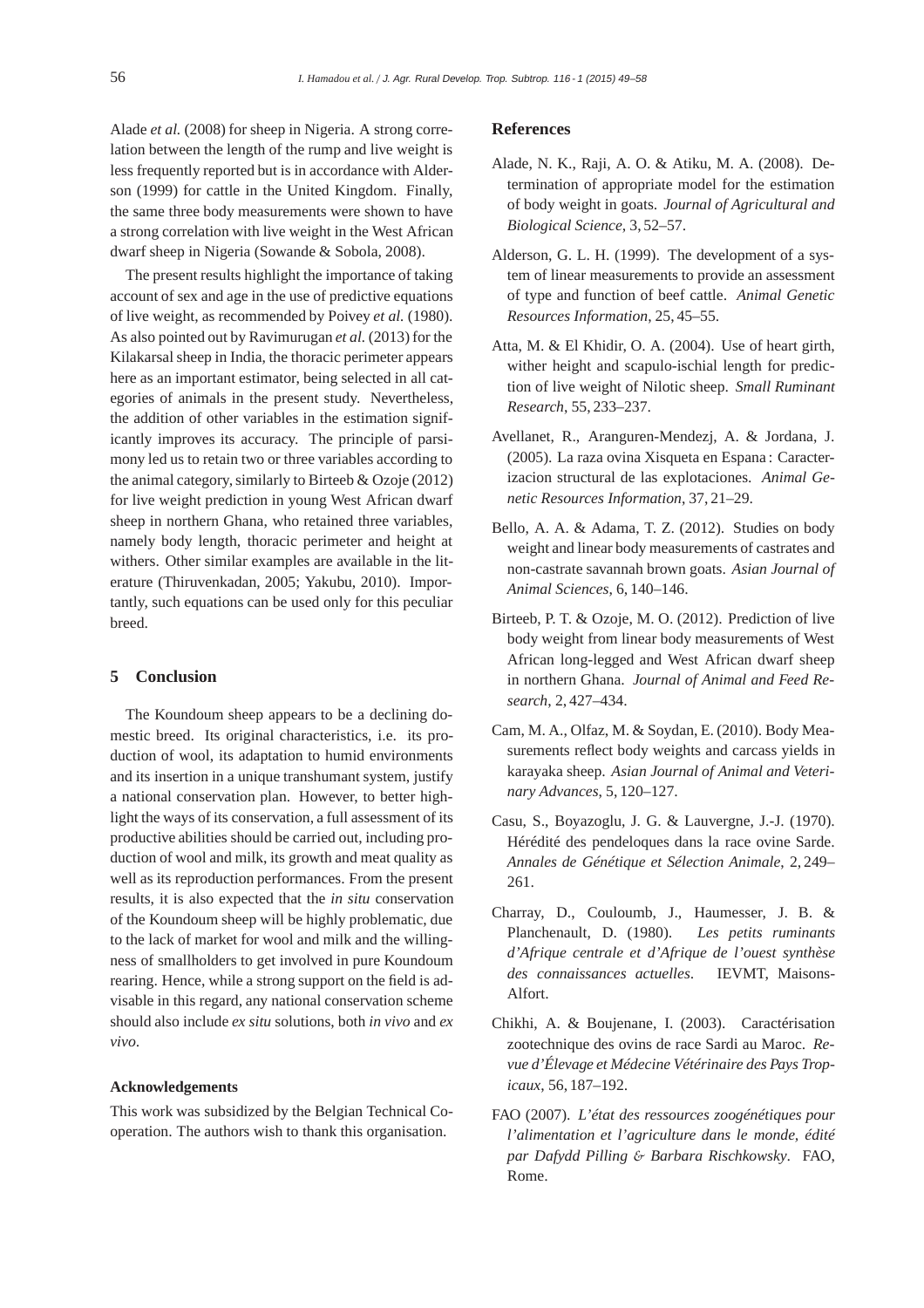- FAO (2011). Draft guidelines on phenotypic characterization of animal genetic resources. CGRFA-13/11/Inf.19, FAO, Rome.
- Gandini, G. C. & Villa, E. (2003). Analysis of the cultural value of local livestock breeds: a methodology. *Journal Animal Breeding Genetics*, 120, 1–11.
- Gatenby, R. M. (1991). *Le mouton. Tome 1*. Maisonneuve et Larose, Paris.
- Gonneville, G. & Sarniguet, J. (1986). *Guide d'évaluation économique des projets d'élevage*. Presses, Servant-Crouzet, Montrouge.
- Ibrahim, H. (1998). *Small Ruminant Production Techniques. ILRI Manual 3*. ILRI (International Livestock Research Institute), Nairobi, Kenya. 207 pp.
- INS (2013). *Annuaire statistique du Niger 2007–2011*. Institut National de la Statistique (INS), Niamey, Niger. URL http://www.stat-niger.org/ statistique/file/Annuaires\_Statistiques/ INS\_2012/AS2007-2011ELEVAGE.pdf (last accessed: 24.03.2014).
- Kunene, N. W., Nesamvunia, E. & Nsahlai, I. V. (2009). Determination of prediction equations for estimating body weight of Zulu (Nguni) sheep. *Small Ruminant Research*, 84, 41–46.
- LPP, LIFE Network, IUCN–WISP and FAO (2010). Adding value to livestock diversity – Marketing to promote local breeds and improve livelihoods. FAO Animal Production and Health Paper No. 168, Rome.
- Mahieu, M., Navès, M. & Arquet, R. (2011). Predicting the body mass of goats from body measurements. *Small Ruminant Research*, 23, 1–15.
- Meyer, C., Faye, B. & Karembe, H. (2004). *Guide de l'Elevage du Mouton Mediterranéen et Tropical*. Libourne: CEVA Santé Animale.
- Otoikhian, C. S. O., Otoikhian, A. M., Akporhuarho, O. P. & Isidahomen, C. (2008). Correlation of body weight and some body measurement parameters in Ouda sheep under extensive management system. *African Journal of General Agriculture*, 4, 129–133.
- Poivey, J. P., Landais, E. & Seitz, J. L. (1980). Utilisation de la barymétrie chez les races taurines locales de Côte d'Ivoire. *Revue d'Élevage et Médecine Vétérinaire des Pays Tropicaux*, 33, 311–317.
- Ravimurugan, T., Thiruvenkadan, A. K., Sudhakar, K., Panneerselvam, S. & Elango, A. (2013). The Estimation of Body Weight from Body Measurements in Kilakarsal Sheep of Tamil Nadu, India. *Iranian Jour-*

*nal of Applied Animal Science*, 3, 357–360.

- Rege, J. E. O. (1999). The state of African cattle genetic resources I. Classification framework and identification of threatened and extinct breeds. *Animal Genetic Resources Information*, 25, 1–25.
- Rege, J. E. O. & Gibson, J. P. (2003). Animal genetic resources and economic development: issues in relation to economic valuation. *Ecological Economics*, 45, 319–330.
- Richard, D., Humbert, F. & Douma, A. (1985). *Essais d'alimentation de moutons au Niger*. Maisons- Alfort. 142 pages.
- Salako, A. E. (2006). Principal component factor analysis of the morphostructure of immature Uda sheep. *International Journal of Morphology*, 24, 571–574.
- Samuel Fajemilehin, O. K. & Salako, A. E. (2008). Body measurement characteristics of the West African Dwarf (WAD) Goat in deciduous forest zone of Southwestern Nigeria. *African Journal of Biotechnology*, 7, 2521–2526.
- SAS Institute (2001). *SAS*/*STAT User's Guide. Version 9*. SAS Inst. Inc., Cary, NC.
- Sow, R. S., Denis, J. P., Trail, J. C. M., Thiongane, P. I. & Mbaye, M. (1991). Note sur la barymétrie comme moyen de sélection indirecte du poids vif chez les zébus Gobra au Sénégal. *Revue d'Élevage et Médecine Vétérinaire des Pays Tropicaux*, 44, 97– 100.
- Sowande, O. S. & Sobola, O. S. (2008). Body measurements of West African dwarf sheep as parameters for estimation of live weight. *Tropical Animal Health and Production*, 40, 433–439.
- Thiruvenkadan, A. K. (2005). Determination of bestfitted regression model for estimation of body weight in Kanni Adu kids under farmer's management system. *Livestock Research for Rural Development*, 17, 103–107.
- Toubo, A. I. (1975). *Contribution à l'étude de l'élevage ovin au Niger: Etat actuel et propositions d'amélioration*. Master's thesis École Inter-États des Sciences et Médecine Vétérinaire de Dakar, Dakar, Senegal.
- Trillaud Geyl, C. & Baudoin, N. (2006). Estimation du poids d'un cheval. URL http://www.harasnationaux.fr/uploads/tx\_vm19docsbase/ 7\_Estimation\_du\_poids.pdf (last accessed: 16.01.2012).